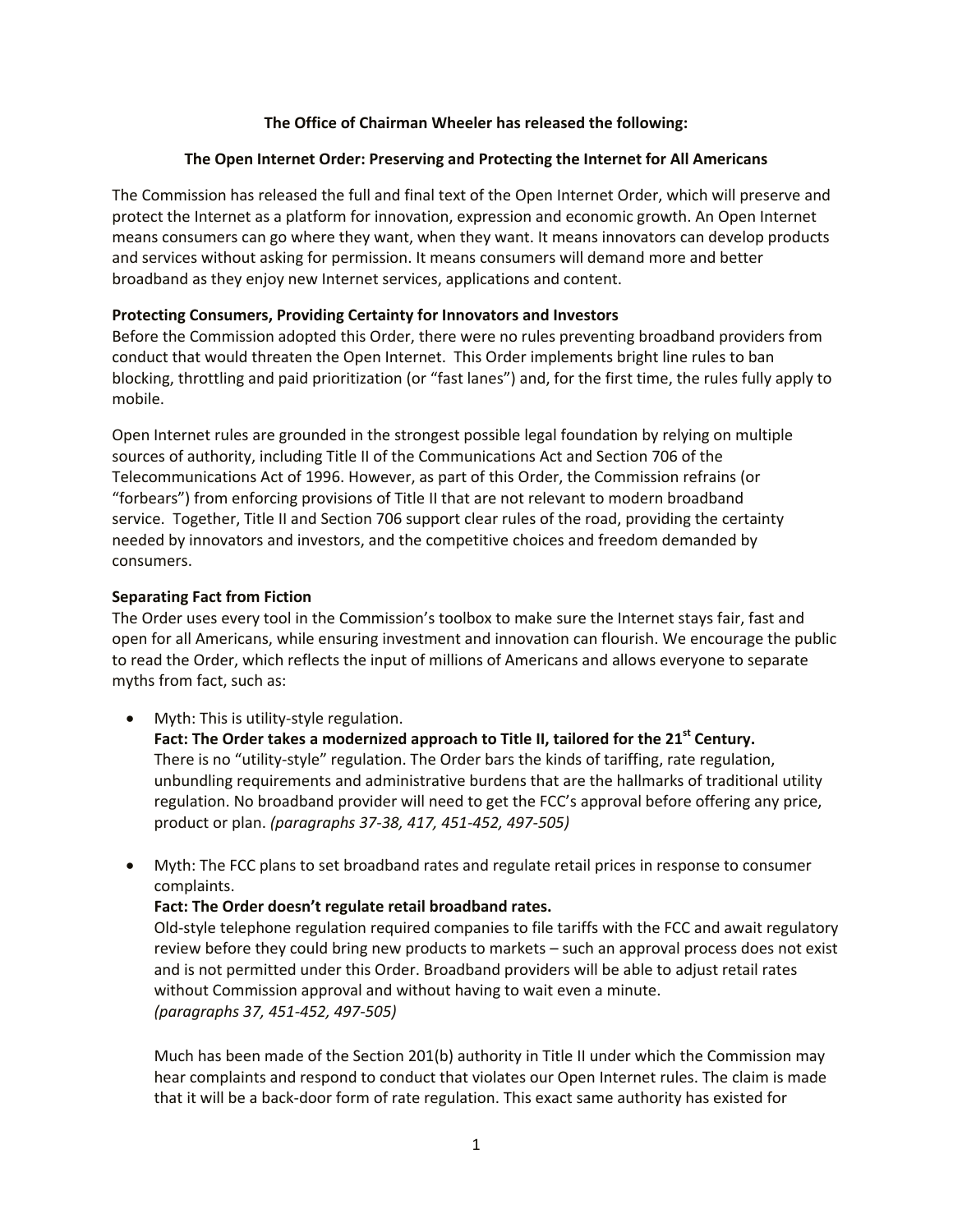wireless voice service since 1993 and has never produced rate regulation. *(paragraphs 38, 409- 410, 421-423)*

- Myth: This will increase consumers' broadband bills and/or raise taxes. **Fact: The Order doesn't impose new taxes or fees or otherwise increase prices.** Nothing in the Order imposes or authorizes new taxes or fees. In fact, the Internet Tax Freedom Act currently bans state and local taxes on broadband access regardless of how the FCC classifies it. With respect to Universal Service, the Order does not impose mandatory contribution assessments, but simply allows a current, separate proceeding on how to reform universal service contributions to proceed. *(paragraphs 37, 57-58, 430-433, 488-491)*
- Myth: This is a plan to regulate the Internet and let the government take over the Internet. **Fact: The Order doesn't regulate Internet content, applications or services or how the Internet operates, its routing or its addressing.**

The Order does not regulate the Internet. It applies to broadband providers – the companies that connect people's homes to the public Internet. In other words, the Order protects consumers' and innovators' "last-mile" *access* to what's on the Internet—the applications, content or services that ride on it and the devices that attach to it. It means consumers can go where they want, when they want and it means innovators can develop products and services without asking for permission. *(paragraphs 25-26, 186-193,336-340,382)*

- Myth: This proposal means the FCC will get to decide which service plan you can choose. **Fact: The Order doesn't limit consumers' choices or ban broadband data plans.** There is no approval requirement before retail plans, prices or services can be offered to consumers. Broadband providers will continue to be able to offer new competitive services and rates. This means that when a broadband provider wants to add a faster tier of service at a new price, for instance, it is free to do so. Similarly, a broadband provider is free to change pricing without approval. What providers can't do is engage in behavior that threatens the Open Internet. *(paragraphs 139, 144, 151-153)*
- Myth: This will embolden authoritarian states to tighten their grip on the Internet. **Fact: The Open Internet rules ensure the Internet continues to be a powerful platform for free expression, innovation and economic growth.**

This Order does not regulate the operation of the Internet nor does it endorse governmental control of the way people use the Internet. This Order is a strong statement that no one – government or corporation – should interfere with the user's right of free and open access to the Internet. In order to encourage other governments to establish policies to protect the free exchange of ideas on an open, unrestricted Internet, we must first protect those values at home. *(paragraphs 76-77)*

 Myth: This will stifle innovation in new areas of Internet connectivity like connected cars or tele-health.

# **Fact: The Order doesn't regulate the class of IP-based services that do not connect to the public Internet.**

The Order does not regulate data services that do not go over the public Internet —sometimes called "specialized services" or "managed services" and described in the Order as "non-BIAS (Broadband Internet Access Service) services". Consumers who buy these services don't get, and don't expect to get, access to all points on the Internet. Examples can include: VoIP from a cable system, VoLTE from a mobile operator, a dedicated heart-monitoring service, e-readers, connected